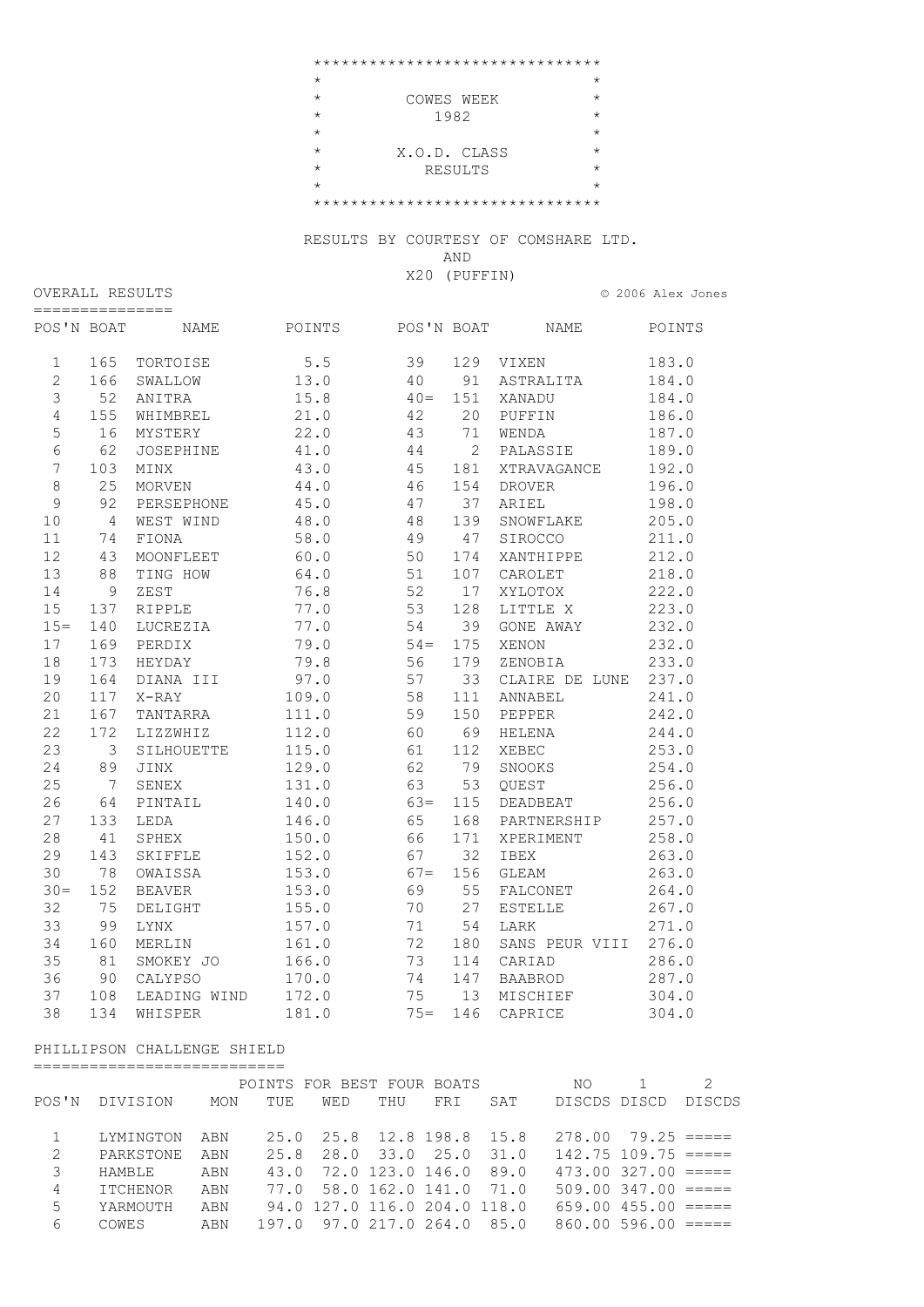| ===== |                        |    |                |         |                     |        |       | *********************    |                 |        |         |              |            |                        |                                                           |            |     |                  |        |
|-------|------------------------|----|----------------|---------|---------------------|--------|-------|--------------------------|-----------------|--------|---------|--------------|------------|------------------------|-----------------------------------------------------------|------------|-----|------------------|--------|
|       |                        |    |                |         |                     | POINTS |       |                          | RACES           |        | *       |              |            | POINTS TOTALS          |                                                           |            |     |                  |        |
|       | PROVISIONAL OR FINAL F |    | F.             | $\star$ | P                   | P      | Ρ     | P                        | P               | P      | $\star$ | P            | NO.        |                        | 2                                                         | POSITION   |     |                  |        |
|       |                        |    | $SA$ $SIJ$ $*$ |         | MO.                 |        | WF.   | TН                       | FR              | SA     | $\star$ | SU           | DIS-       | $DTS-$                 | DIS-                                                      | LIST       |     |                  |        |
|       |                        | 31 | $\overline{1}$ | $\star$ | $\mathcal{P}$       | 3      | 4     | 5.                       | 6               |        | $\star$ | 8            | CARDS CARD |                        | CARDS                                                     |            |     |                  |        |
| BOAT  | <b>NAME</b>            |    |                | $\star$ |                     |        |       |                          |                 |        | $\star$ |              |            |                        |                                                           | POS'N BOAT |     | NAME             | POINTS |
|       | 2 PALASSIE             |    | RE AB          |         | AB                  | 37     | 37    | RE.                      | RE.             | 49     | $\star$ | $==$         |            | 258.0189.0             | $\qquad \qquad \equiv \equiv \equiv \equiv \equiv \equiv$ |            | 117 | X-RAY            | 109.0  |
|       | 17 XYLOTOX             |    | $28$ AB $*$    |         | AB RE               |        | -49   | RE.                      | RE.             | 40     | $\star$ | 8            |            | $291.0222.0 == ==$     |                                                           | 2.         | 90  | CALYPSO          | 170.0  |
|       | 20 PUFFIN              |    | 42 AB $*$      |         | AB 26 53 NF         |        |       |                          | RE.             | $41 *$ |         | -11          |            |                        | $255.0$ 186.0 $====$                                      | 3          | 2.0 | PUFFIN           | 186.0  |
|       | 32 IBEX                |    | 44 AR $\star$  |         | AR RE               |        |       | $54 == ND NS$            |                 |        |         | $\star$ $==$ |            | $339.0$ $263.0$ $====$ |                                                           | 4          | 2   | PALASSIE         | 189.0  |
|       | 79 SNOOKS              |    | 39 AB          | $\star$ | AB                  | $= -$  | 57 NF |                          | $== 52 * 15$    |        |         |              |            | $330.0$ $254.0$ $====$ |                                                           | 5.         | 174 | <b>XANTHIPPE</b> | 212.0  |
|       | 90 CALYPSO             |    | $26$ AR $*$    |         | AR NF               |        | -1.5  | NF                       | RE 22           |        |         | $\star$ $==$ |            |                        | $239.0$ 170.0 $====$                                      | 6          | 17  | XYLOTOX          | 222.0  |
|       | 117 X-RAY              |    |                |         | 1 AB * AB NF        |        | 10    | 10 RE 23 $*$ ND          |                 |        |         |              |            |                        | $176.0 109.0 == ==$                                       |            | 128 | LITTLE X         | 223.0  |
|       | 128 LITTLE X           |    |                |         | $31$ AB $*$ AB RE   |        | 47    | RE                       | RE 43           |        |         | $*$ 12       |            |                        | $292.0$ $223.0$ $====$                                    | 8          | 175 | XENON            | 232.0  |
|       | 146 CAPRICE            |    | $==$ AR $*$    |         |                     |        |       | $AR == == == == NS * ND$ |                 |        |         |              |            |                        | $380.0$ $304.0$ $====$                                    | 9          | 179 | ZENOBIA          | 233.0  |
|       | 147 BAABROD            |    |                |         | 41 AB * AB NS == NF |        |       |                          | RENS $\star$ == |        |         |              |            |                        | $363.0287.0 == ==$                                        | 10         | 150 | PEPPER           | 242.0  |
|       | 150 PEPPER             |    | RE AB          |         | AB                  | RE.    |       | 56 RE                    | RF 53 $* ==$    |        |         |              |            |                        | $311.0242.0 == ==$                                        | 11         | 79  | SNOOKS           | 254.0  |
|       | 168 PARTNERSHIP        |    | NS AB          |         | * AB RE             |        | 59    | NF                       | RE.             | RE.    |         | $\star$ ==   |            |                        | $326.0257.0 == ==$                                        | 12         | 168 | PARTNERSHIP      | 257.0  |
|       | 174 XANTHIPPE          |    | NS AB *        |         | $AB$ RF $==$ NF     |        |       |                          | RE.             | -10    |         | * ==         |            |                        | $288.0$ $212.0$ =====                                     | 13         | 32  | <b>TBEX</b>      | 263.0  |
|       | 175 XENON              |    | ND AB          |         | AB                  | RE.    |       | DO RE                    |                 |        |         | RE 30 $* ==$ |            | $308.0$ $232.0$ $====$ |                                                           | 14         | 180 | SANS PEUR VIII   | 276.0  |
|       | 179 ZENOBIA            |    | RE AB          |         | AB.                 | RE.    | -35   | NF                       | RF.             | RE.    |         | $\star$ $==$ |            |                        | $302.0$ $233.0$ $====$                                    | 15         | 147 | BAABROD          | 287.0  |
|       | 180 SANS PEUR VII      |    | NS AB *        |         | AB NS 55            |        |       | RE.                      |                 |        |         | NS NS * 17   |            | $352.0276.0 == ==$     |                                                           | 16         | 146 | CAPRICE          | 304.0  |
|       |                        |    |                |         |                     |        |       | *********************    |                 |        |         |              |            |                        |                                                           |            |     |                  |        |

COWES

HAMBLE

| ====== |                      |      |         |    |         |       |               |     | *********************    |       |           |         |            |            |                        |              |               |     |                        |        |
|--------|----------------------|------|---------|----|---------|-------|---------------|-----|--------------------------|-------|-----------|---------|------------|------------|------------------------|--------------|---------------|-----|------------------------|--------|
|        |                      |      |         |    | $\star$ |       | <b>POINTS</b> |     |                          | RACES |           | $\star$ |            |            | POINTS TOTALS          |              |               |     |                        |        |
|        | PROVISIONAL OR FINAL |      | F       | F  | $\star$ |       |               | P   | P                        | P     | P         | $\star$ | P          | NO.        |                        | 2            | POSITION      |     |                        |        |
|        |                      |      | SA SU   |    | $\star$ | MO    |               | WF. | TН                       | FR    | SA        | $\star$ | SU         | DIS-       | DIS-                   | DIS-         | LIST          |     |                        |        |
|        |                      |      | 31      |    | $\star$ |       | Β             | 4   | 5                        | 6     |           | $\star$ | 8          | CARDS CARD |                        | CARDS        |               |     |                        |        |
| BOAT   | NAME                 |      |         |    | $\star$ |       |               |     |                          |       |           | $\star$ |            |            |                        |              | POS'N BOAT    |     | NAME                   | POINTS |
|        | 13 MISCHIEF          |      |         | AB |         | AB    |               |     | $== == == NS NS * ==$    |       |           |         |            |            | $380.0$ $304.0$ $====$ |              |               | 166 | SWALLOW                | 13.0   |
|        | 33 CLAIRE DE         | T.UN | 32 AB   |    | $\star$ | AB    | 40            |     | $== == NS 45 * ==$       |       |           |         |            |            | $313.0237.0 == ==$     |              | $\mathcal{L}$ | 88  | TING HOW               | 64.0   |
|        | 37 ARIEL             |      | RE.     | AB |         | AB    | 26.           | RE. | RE NS 34                 |       |           |         | $\star$ == |            | $274.0$ 198.0 $====$   |              | 3             | 172 | LIZZWHIZ               | 112.0  |
|        | 53 OUEST             |      | 35 AB   |    | $\star$ |       |               |     | AB RE 58 RE RE RE $* ==$ |       |           |         |            |            | $325.0256.0 == ==$     |              | 4             | 143 | <b>SKIFFLE</b>         | 152.0  |
|        | 54 LARK              |      | $20$ AB |    |         | AB    | RE.           | RF. | NF                       |       | ND NS     | $\star$ | - 6        |            | $347.0271.0 == ==$     |              | 5.            | 152 | <b>BEAVER</b>          | 153.0  |
|        | 71 WENDA             |      | 21      | AR |         | AB    | NF            | 34  | NF                       | RE.   | 20.       |         | $* 13$     |            | $256.0$ 187.0 $====$   |              | 6             | 91  | ASTRALITA              | 184.0  |
|        | 88 TING HOW          |      | NS.     | AB |         | AB    | $\mathcal{R}$ | 30  | 21                       | 10    | $=$ $+$   |         | 5          | 140.0      |                        | $64.0$ ===== |               | 71  | WENDA                  | 187.0  |
|        | 91 ASTRALITA         |      | 37 AB   |    | $\star$ | AB    | 27            | 40  | RF.                      | RE    | $51 * ==$ |         |            |            | $253.0$ 184.0 $====$   |              | 8             | 37  | ARIEL                  | 198.0  |
|        | 111 ANNABEL          |      | NS AB   |    | $\star$ | AB RE |               |     | DO RE RE 39 * 10         |       |           |         |            |            | $317.0$ $241.0$ =====  |              | 9             | 33  | CLAIRE<br>DE.<br>LUNE. | 237.0  |
|        | 112 XEBEC            |      | RF.     | AB |         | AB    | RE.           | -51 | ΝF                       | RE    | $=$       | $\star$ | $=$        |            | $329.0$ $253.0$ $====$ |              | 10            | 111 | ANNABEL                | 241.0  |
| 143    | SKIFFLE              |      | ND.     | AR |         | AB    | 19            |     | RE.                      | RF.   | 50.       | $\star$ | -4         |            | $221.0$ 152.0 $====$   |              | 11            | 112 | <b>XEBEC</b>           | 253.0  |
|        | 152 BEAVER           |      | RE.     | AB |         | AB    |               | 38  | RE.                      | RF.   | 32        | $\star$ | $=$        |            | $222.0$ 153.0 $====$   |              | 12            | 53  | OUEST                  | 256.0  |
|        | 166 SWALLOW          |      | 8       | AB | $\star$ | AR    | 4             | 2   | 16                       | 4     | 3         | $\star$ | 2          | 29.0       |                        | $13.0$ ===== | 13            | 54  | LARK                   | 271.0  |
|        | 172 LIZZWHIZ         |      | RE AB   |    |         | AB    | 30            | 23  |                          | RE.   | 42        | $\star$ | 9          |            | $178.0$ $112.0$ $==$   |              | 14            | 13  | MISCHIEF               | 304.0  |
|        |                      |      |         |    |         |       |               |     | *********************    |       |           |         |            |            |                        |              |               |     |                        |        |

| *********************<br>========<br>$\star$<br>POINTS<br>RACES<br>POINTS TOTALS<br>$\star$<br>2<br>POSITION<br>PROVISIONAL OR FINAL<br>NO.<br>Ρ<br>Ρ<br>P<br>P<br>$\star$<br>P<br>F<br>F<br>Ρ<br>$\star$<br>P<br>$DIS-$<br>DIS-<br>LIST<br>$DIS-$<br>SA.<br>SU<br>SU<br>WF.<br>SΑ<br>MO<br>$\star$<br>31<br>8<br>CARDS<br>CARDS<br>$\star$<br>3<br>6<br>$\star$<br>CARD<br>4<br>$\star$<br>$\star$<br>BOAT<br>POS'N BOAT<br>NAME.<br><b>NAME</b><br>MYSTERY<br>MYSTERY<br>3 AB<br>DQ<br>$\star$<br>94.0<br>22.0<br>-6<br>16.<br>AВ<br>8<br>9<br>2<br>$\star$<br>$==$<br>$=$ $=$ $=$ $=$ $=$<br>2<br>103<br>MINX<br>GONE AWAY<br>$232.0 == ==$<br>39<br>301<br>NS.<br>AB.<br>AB<br>$\Omega$<br>RF.<br>RF.<br>45<br>RF.<br>.54<br>$\star$<br>$==$<br>3<br>78<br>OWAISSA<br>47 SIROCCO<br>287.0<br>33 AB<br>AB<br>32<br>211.0<br>ΝS<br>44<br>RE.<br>RE.<br>$==$<br>$=$ $=$ $=$ $=$ $=$<br>99<br><b>T.YNX</b><br>78 OWAISSA<br>23 AB<br>222.0<br>$153.0$ =====<br>4<br>36<br>2.5<br>AB<br>RE.<br>RE.<br>26<br>$\star$<br>$==$<br>99 LYNX<br>5<br>134<br>WHISPER<br>25 AB<br>226.0<br>157.0<br>-32<br>AB<br>RE.<br>RE.<br>37<br>$\star$<br>$==$<br>$=$ $=$ $=$ $=$ $=$<br>151<br>103<br>62.0<br>43.0<br>6<br>XANADU<br>MINX<br>- Q<br>14<br>AB<br>15<br>$\star$<br>AB<br>$=$ $=$ $=$ $=$ $=$<br>15<br>$==$<br>181<br>134<br>257<br>181.0<br><b>XTRAVAGANCE</b><br>WHISPER<br>RF.<br>AB<br>ΝS<br>25<br>AB<br>ΝS<br>$\star$<br>RE.<br>$\cdot$ 0<br>$==$<br>$=$ $=$ $=$ $=$<br>154<br>151 XANADU<br>253.0<br>184.0<br>8<br><b>DROVER</b><br>33<br>AB<br>AB<br>RF.<br>RE.<br>41<br>$==$<br>$\star$<br>44<br>$==$<br>$=$ $=$ $=$ $=$<br>9<br>154<br>265.0<br>196.0<br>47<br><b>SIROCCO</b><br>DROVER<br>39 AB<br>RE.<br>39<br>24<br>AB.<br>RE.<br>RE.<br>$\star$<br>$==$<br>$=$ $=$ $=$ $=$ $=$<br>10<br>171<br>258.0<br>39<br>334.0<br>GONE AWAY<br><b>XPERIMENT</b><br>36 AB<br>RF.<br>16<br>AB<br>RE.<br>$\star$<br>6()<br>ND<br>$=$ $=$ $=$ $=$ $=$<br>$==$<br>181 XTRAVAGANCE<br>192.0<br>11<br>171<br>261.0<br><b>XPERIMENT</b><br>7 AB<br>RE.<br>AB<br>43<br>RE.<br>16<br>$\star$<br>RE.<br>$==$<br>$=$ $=$ $=$ $=$<br>********************* | <b>ITCHENOR</b> |  |  |  |  |  |  |  |  |        |
|--------------------------------------------------------------------------------------------------------------------------------------------------------------------------------------------------------------------------------------------------------------------------------------------------------------------------------------------------------------------------------------------------------------------------------------------------------------------------------------------------------------------------------------------------------------------------------------------------------------------------------------------------------------------------------------------------------------------------------------------------------------------------------------------------------------------------------------------------------------------------------------------------------------------------------------------------------------------------------------------------------------------------------------------------------------------------------------------------------------------------------------------------------------------------------------------------------------------------------------------------------------------------------------------------------------------------------------------------------------------------------------------------------------------------------------------------------------------------------------------------------------------------------------------------------------------------------------------------------------------------------------------------------------------------------------------------------------------------------------------------------------------------------------------------------------------------------------------------------------------------------------------------------------------------------------------------------------------------------------------------------------------------------------------------------------------------------------------------------------------------------------------|-----------------|--|--|--|--|--|--|--|--|--------|
|                                                                                                                                                                                                                                                                                                                                                                                                                                                                                                                                                                                                                                                                                                                                                                                                                                                                                                                                                                                                                                                                                                                                                                                                                                                                                                                                                                                                                                                                                                                                                                                                                                                                                                                                                                                                                                                                                                                                                                                                                                                                                                                                            |                 |  |  |  |  |  |  |  |  |        |
|                                                                                                                                                                                                                                                                                                                                                                                                                                                                                                                                                                                                                                                                                                                                                                                                                                                                                                                                                                                                                                                                                                                                                                                                                                                                                                                                                                                                                                                                                                                                                                                                                                                                                                                                                                                                                                                                                                                                                                                                                                                                                                                                            |                 |  |  |  |  |  |  |  |  |        |
|                                                                                                                                                                                                                                                                                                                                                                                                                                                                                                                                                                                                                                                                                                                                                                                                                                                                                                                                                                                                                                                                                                                                                                                                                                                                                                                                                                                                                                                                                                                                                                                                                                                                                                                                                                                                                                                                                                                                                                                                                                                                                                                                            |                 |  |  |  |  |  |  |  |  |        |
|                                                                                                                                                                                                                                                                                                                                                                                                                                                                                                                                                                                                                                                                                                                                                                                                                                                                                                                                                                                                                                                                                                                                                                                                                                                                                                                                                                                                                                                                                                                                                                                                                                                                                                                                                                                                                                                                                                                                                                                                                                                                                                                                            |                 |  |  |  |  |  |  |  |  |        |
|                                                                                                                                                                                                                                                                                                                                                                                                                                                                                                                                                                                                                                                                                                                                                                                                                                                                                                                                                                                                                                                                                                                                                                                                                                                                                                                                                                                                                                                                                                                                                                                                                                                                                                                                                                                                                                                                                                                                                                                                                                                                                                                                            |                 |  |  |  |  |  |  |  |  |        |
|                                                                                                                                                                                                                                                                                                                                                                                                                                                                                                                                                                                                                                                                                                                                                                                                                                                                                                                                                                                                                                                                                                                                                                                                                                                                                                                                                                                                                                                                                                                                                                                                                                                                                                                                                                                                                                                                                                                                                                                                                                                                                                                                            |                 |  |  |  |  |  |  |  |  | POINTS |
|                                                                                                                                                                                                                                                                                                                                                                                                                                                                                                                                                                                                                                                                                                                                                                                                                                                                                                                                                                                                                                                                                                                                                                                                                                                                                                                                                                                                                                                                                                                                                                                                                                                                                                                                                                                                                                                                                                                                                                                                                                                                                                                                            |                 |  |  |  |  |  |  |  |  | 22.0   |
|                                                                                                                                                                                                                                                                                                                                                                                                                                                                                                                                                                                                                                                                                                                                                                                                                                                                                                                                                                                                                                                                                                                                                                                                                                                                                                                                                                                                                                                                                                                                                                                                                                                                                                                                                                                                                                                                                                                                                                                                                                                                                                                                            |                 |  |  |  |  |  |  |  |  | 43.0   |
|                                                                                                                                                                                                                                                                                                                                                                                                                                                                                                                                                                                                                                                                                                                                                                                                                                                                                                                                                                                                                                                                                                                                                                                                                                                                                                                                                                                                                                                                                                                                                                                                                                                                                                                                                                                                                                                                                                                                                                                                                                                                                                                                            |                 |  |  |  |  |  |  |  |  | 153.0  |
|                                                                                                                                                                                                                                                                                                                                                                                                                                                                                                                                                                                                                                                                                                                                                                                                                                                                                                                                                                                                                                                                                                                                                                                                                                                                                                                                                                                                                                                                                                                                                                                                                                                                                                                                                                                                                                                                                                                                                                                                                                                                                                                                            |                 |  |  |  |  |  |  |  |  | 157.0  |
|                                                                                                                                                                                                                                                                                                                                                                                                                                                                                                                                                                                                                                                                                                                                                                                                                                                                                                                                                                                                                                                                                                                                                                                                                                                                                                                                                                                                                                                                                                                                                                                                                                                                                                                                                                                                                                                                                                                                                                                                                                                                                                                                            |                 |  |  |  |  |  |  |  |  | 181.0  |
|                                                                                                                                                                                                                                                                                                                                                                                                                                                                                                                                                                                                                                                                                                                                                                                                                                                                                                                                                                                                                                                                                                                                                                                                                                                                                                                                                                                                                                                                                                                                                                                                                                                                                                                                                                                                                                                                                                                                                                                                                                                                                                                                            |                 |  |  |  |  |  |  |  |  | 184.0  |
|                                                                                                                                                                                                                                                                                                                                                                                                                                                                                                                                                                                                                                                                                                                                                                                                                                                                                                                                                                                                                                                                                                                                                                                                                                                                                                                                                                                                                                                                                                                                                                                                                                                                                                                                                                                                                                                                                                                                                                                                                                                                                                                                            |                 |  |  |  |  |  |  |  |  | 192.0  |
|                                                                                                                                                                                                                                                                                                                                                                                                                                                                                                                                                                                                                                                                                                                                                                                                                                                                                                                                                                                                                                                                                                                                                                                                                                                                                                                                                                                                                                                                                                                                                                                                                                                                                                                                                                                                                                                                                                                                                                                                                                                                                                                                            |                 |  |  |  |  |  |  |  |  | 196.0  |
|                                                                                                                                                                                                                                                                                                                                                                                                                                                                                                                                                                                                                                                                                                                                                                                                                                                                                                                                                                                                                                                                                                                                                                                                                                                                                                                                                                                                                                                                                                                                                                                                                                                                                                                                                                                                                                                                                                                                                                                                                                                                                                                                            |                 |  |  |  |  |  |  |  |  | 211.0  |
|                                                                                                                                                                                                                                                                                                                                                                                                                                                                                                                                                                                                                                                                                                                                                                                                                                                                                                                                                                                                                                                                                                                                                                                                                                                                                                                                                                                                                                                                                                                                                                                                                                                                                                                                                                                                                                                                                                                                                                                                                                                                                                                                            |                 |  |  |  |  |  |  |  |  | 232.0  |
|                                                                                                                                                                                                                                                                                                                                                                                                                                                                                                                                                                                                                                                                                                                                                                                                                                                                                                                                                                                                                                                                                                                                                                                                                                                                                                                                                                                                                                                                                                                                                                                                                                                                                                                                                                                                                                                                                                                                                                                                                                                                                                                                            |                 |  |  |  |  |  |  |  |  | 258.0  |
|                                                                                                                                                                                                                                                                                                                                                                                                                                                                                                                                                                                                                                                                                                                                                                                                                                                                                                                                                                                                                                                                                                                                                                                                                                                                                                                                                                                                                                                                                                                                                                                                                                                                                                                                                                                                                                                                                                                                                                                                                                                                                                                                            |                 |  |  |  |  |  |  |  |  |        |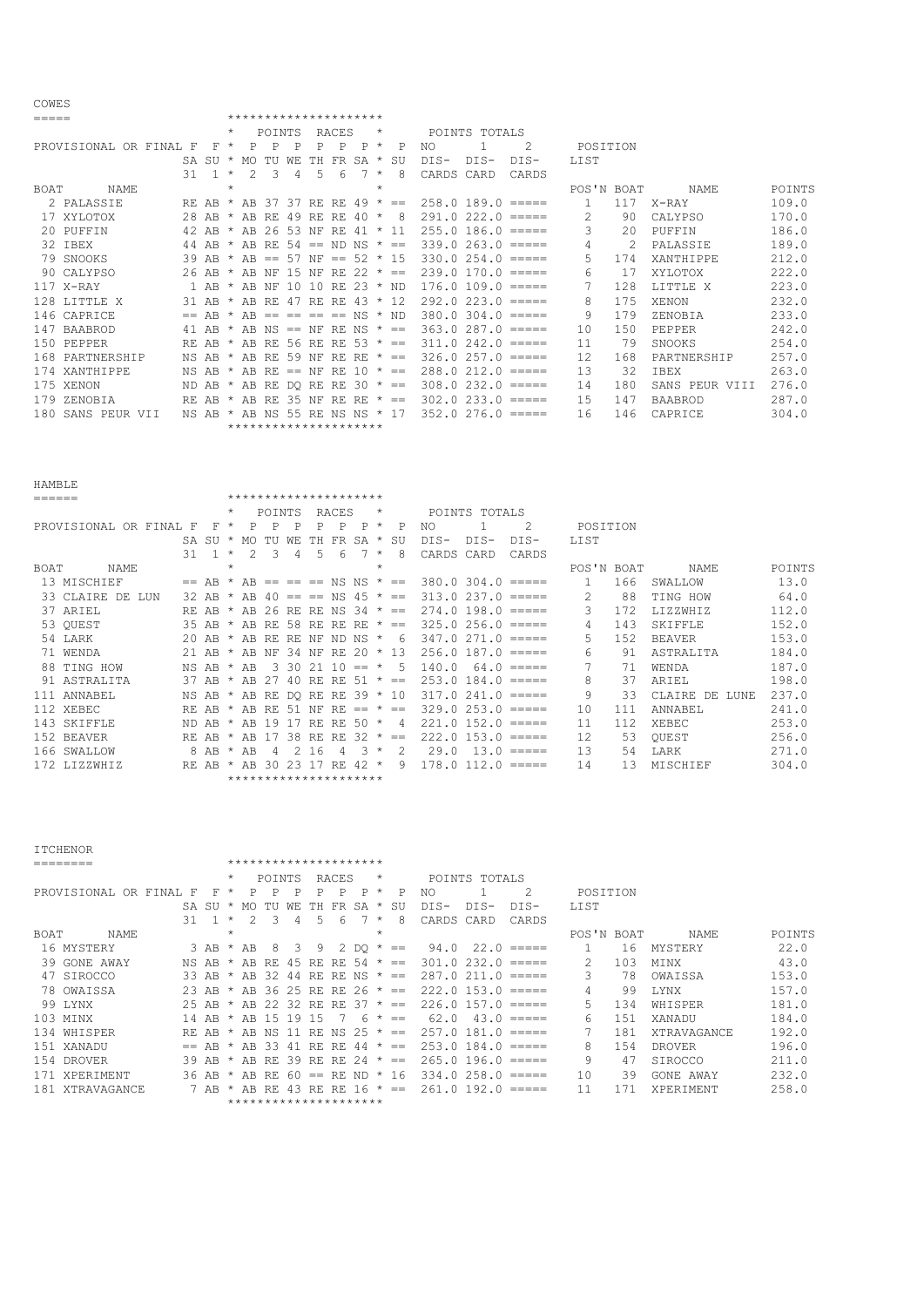## LYMINGTON

|             | TIMING TAM             |      |         |         |     |        |     |                       |       |           |         |            |            |               |                        |            |     |                   |        |
|-------------|------------------------|------|---------|---------|-----|--------|-----|-----------------------|-------|-----------|---------|------------|------------|---------------|------------------------|------------|-----|-------------------|--------|
|             | =========              |      |         |         |     |        |     | ********************* |       |           |         |            |            |               |                        |            |     |                   |        |
|             |                        |      |         | $\star$ |     | POINTS |     |                       | RACES |           | $\star$ |            |            | POINTS TOTALS |                        |            |     |                   |        |
|             | PROVISIONAL OR FINAL F |      | F       | $\star$ | P   | Ρ      | Ρ   | P                     | P     | P         | $\star$ | P          | NO         |               | 2                      | POSITION   |     |                   |        |
|             |                        |      | SA SU   | $\star$ | MO. |        |     |                       | FR    | SA        | $\star$ | SU         | DIS-       | $DIS-$        | DIS-                   | LIST       |     |                   |        |
|             |                        | 31   |         | $\star$ | 2   | 3      | 4   | 5                     | 6     |           | $\star$ | 8          | CARDS CARD |               | CARDS                  |            |     |                   |        |
| <b>BOAT</b> | NAME                   |      |         | $\star$ |     |        |     |                       |       |           | $\star$ |            |            |               |                        | POS'N BOAT |     | NAME              | POINTS |
|             | 3 SILHOUETTE           |      | 6 AB    |         | AB  | 12     | 18  | 19.                   | RE.   | NS        | $\star$ | $= -$      |            |               | $191.0$ $115.0$ $====$ | 1.         | 165 | TORTOISE          | 5.5    |
|             | 7 SENEX                |      | 16 AB   |         | AB  | NF     | 29  | 22                    | ND.   | 14        | $\star$ | $==$       |            |               | $198.0 131.0 = ==$     | 2          | 52  | ANITRA            | 15.8   |
|             | 9 ZEST                 |      | NS AB   | $\star$ | AB  | 5      | DO. |                       | ND    | .5.       | $\star$ | $=$        | 152.8      |               | $76.8$ =====           | 3          | 62  | JOSEPHINE         | 41.0   |
|             | 27 ESTELLE             |      | RE AB   |         | AB  | RE.    | DO. | RF.                   | RF.   | RE.       | $\star$ | $=$ $=$    |            |               | $343.0267.0 == ==$     | 4          | 92  | <b>PERSEPHONE</b> | 45.0   |
|             | 52 ANTTRA              |      | $2$ AB  | $\star$ | AB  |        |     | 3                     | RF.   |           | $\star$ | $=$        | 81.8       |               | $15.8$ =====           | 5          | 9   | ZEST              | 76.8   |
|             | 55 FALCONET            |      | AR      |         | AB  | -RE    | 52. | RE.                   | NS    | NS        | $\star$ | $==$       | 340.0      | 264.0         | $= = = = = =$          | 6          | 164 | DIANA III         | 97.0   |
|             | 62 JOSEPHINE           |      | DO AB   |         | AB  | 14     | 6   | 13                    | RE.   |           | $\star$ | $=$        | 107.0      |               | $41.0$ =====           | 7          | 3   | SILHOUETTE        | 115.0  |
|             | 81 SMOKEY JO           |      | 34 AB   |         | AB  | 38     | 31  | NF                    | RE.   | -31       | $\star$ | $=$        |            |               | $235.0$ 166.0 $====$   | 8          |     | SENEX             | 131.0  |
| 92          | PERSEPHONE             |      | 10 AB   | $\star$ | AR  |        | -14 |                       | ND.   | $13 * ND$ |         |            | 111.0      | 45.0          | $= = = = = =$          | 9          | 160 | MERLIN            | 161.0  |
| 115         | DEADBEAT               | $==$ | AB      |         | AB  | $=$    |     | $=$                   | RF.   | -38       |         | $\star$ == |            |               | $332.0256.0 == ==$     | 10         | 81  | SMOKEY JO         | 166.0  |
| 139         | SNOWFLAKE              | 43   | AB      |         | AB  | 24     | 50. | RE.                   | RF.   | $ND * ==$ |         |            |            |               | $274.0205.0 == ==$     | 11         | 139 | <b>SNOWFLAKE</b>  | 205.0  |
|             | 156 GLEAM              | $==$ | AB      | $\star$ | AB  | $=$    |     | $==$                  | $==$  | $35 * RF$ |         |            |            |               | $339.0263.0 == ==$     | 12.        | 115 | DEADBEAT          | 256.0  |
|             | 160 MERLIN             | 27   | AB      |         | AB  | 39     |     | RF.                   | RE.   | 29        | $\star$ | $=$        | 230.0      |               | $161.0$ =====          | 13         | 156 | GLEAM             | 263.0  |
| 164         | DTANA<br>TTT           |      | $== AR$ |         | AB  | ク3     | 24  |                       | RE.   | 46        | $\star$ | $=$        | 163.0      |               | $97.0 == ==$           | 14         | 55  | <b>FALCONET</b>   | 264.0  |
|             | 165 TORTOISE           |      | 5 AB    | $\star$ | AB  |        |     | 5                     |       |           | $\star$ | $=$        | 10.5       |               | $5.5 == ==$            | 1.5        | 2.7 | <b>ESTELLE</b>    | 267.0  |
|             |                        |      |         |         |     |        |     | ********************* |       |           |         |            |            |               |                        |            |     |                   |        |

|                                                                                                                                                  | <b>PARKSTONE</b><br>*********************<br>========= |                 |       |         |    |           |     |                       |       |     |         |           |        |                 |                                      |          |     |               |       |
|--------------------------------------------------------------------------------------------------------------------------------------------------|--------------------------------------------------------|-----------------|-------|---------|----|-----------|-----|-----------------------|-------|-----|---------|-----------|--------|-----------------|--------------------------------------|----------|-----|---------------|-------|
|                                                                                                                                                  |                                                        |                 |       |         |    |           |     |                       |       |     |         |           |        |                 |                                      |          |     |               |       |
|                                                                                                                                                  |                                                        |                 |       | $\star$ |    | POINTS    |     |                       | RACES |     | $\star$ |           |        | POINTS TOTALS   |                                      |          |     |               |       |
|                                                                                                                                                  | PROVISIONAL OR FINAL                                   | F               | F     | $\star$ | P  | P         | Ρ   | Ρ                     | P     | P   | $\star$ | P         | NO.    |                 | $\mathfrak{D}$                       | POSITION |     |               |       |
|                                                                                                                                                  |                                                        | SA.             | -SU   | $\star$ | MO |           |     | TН                    | FR    | SA  | $\star$ | SU        | $DTS-$ | $DTS-$          | $DIS-$                               | LIST     |     |               |       |
|                                                                                                                                                  |                                                        | 31              |       | $\star$ |    | Β         | 4   | 5.                    | 6     |     | $\star$ | 8         | CARDS  | CARD            | CARDS                                |          |     |               |       |
| $\star$<br>$\star$<br>BOAT<br>POS'N BOAT<br>NAME<br>155<br>4 WEST<br>WIND<br>114.0<br>$48.0$ =====<br>AB<br>AB<br>8<br>24<br>$\star$<br>8<br>RF. |                                                        |                 |       |         |    |           |     |                       |       |     |         |           |        |                 | <b>NAME</b>                          | POINTS   |     |               |       |
|                                                                                                                                                  |                                                        |                 |       |         |    |           |     |                       |       |     |         |           |        |                 |                                      |          |     | WHIMBREL      | 21.0  |
|                                                                                                                                                  | 25 MORVEN                                              | $=$             | AB    | $\star$ | AB | -6        |     |                       | RF.   |     | $\star$ | $==$      | 110.0  | 44.0            | $\equiv \equiv \equiv \equiv \equiv$ | 2        | 25  | <b>MORVEN</b> | 44.0  |
|                                                                                                                                                  | 41 SPHEX                                               | RF.             | AB    | $\star$ | AB | 35        |     | RE.                   | RF.   |     | $\star$ | $=$       | 219.0  |                 | $150.0 = == ==$                      | 3        | 4   | WEST WIND     | 48.0  |
|                                                                                                                                                  | 43 MOONFLEET                                           |                 | 19 AB | $\star$ | AB | 6         |     | RF.                   | 5     | 28  | $\star$ | $=$       | 129.0  |                 | $60.0 == ==$                         | 4        | 74  | FIONA         | 58.0  |
| 64                                                                                                                                               | PINTAIL                                                | 11              | AR    | $\star$ | AB | RE.       |     |                       | RF.   |     | $\star$ | $=$       | 207.0  | $140.0 = == ==$ |                                      | 5        | 43  | MOONFLEET     | 60.0  |
|                                                                                                                                                  | 74 FIONA                                               | 17              | AB    | $\star$ | AB | q         | 26  | 14                    | 9     | ND. | $\star$ | $=$       | 123.0  |                 | $58.0 == ==$                         | 6        | 137 | RTPPLE        | 77.0  |
|                                                                                                                                                  | 89 JINX                                                |                 | 30 AB | $\star$ | AB | $\bigcap$ | 20  | RE.                   | RE    | 33  | $\star$ | $=$       | 198.0  | $129.0 = == ==$ |                                      |          | 173 | HEYDAY        | 79.8  |
| 107                                                                                                                                              | CAROLET                                                |                 | 9 AB  | $\star$ | AB | RE        | 16  | RE                    | ΝF    |     |         | $DO * ==$ | 290.0  | $218.0$ =====   |                                      | 8        | 167 | TANTARRA      | 111.0 |
| 108                                                                                                                                              | LEADING<br><b>WTND</b>                                 | 12 <sub>1</sub> | AB    |         | AB | RF.       | RE. |                       | RF.   | 19  | $\star$ | $=$       | 241.0  | 172.0           | $\equiv \equiv \equiv \equiv \equiv$ | 9        | 89  | JINX          | 129.0 |
| 137                                                                                                                                              | RTPPLE                                                 |                 | 18 AB | $\star$ | AB | 31        | 28  | NF                    | 3     | .5  | $\star$ | $=$       | 146.0  |                 | $77.0$ =====                         | 10       | 64  | PINTAIL       | 140.0 |
| 155                                                                                                                                              | WHIMBREL                                               |                 | 4 AB  | $\star$ | AB | 28        |     |                       | 8     |     | $\star$ | $=$       | 49.0   |                 | $21.0 == ==$                         | 11       | 41  | SPHEX         | 150.0 |
| 167                                                                                                                                              | TANTARRA                                               |                 | 13 AB | $\star$ | AB |           | 13  | RE.                   | -RF.  | 12  | $\star$ | $=$       | 180.0  | $111.0$ =====   |                                      | 12       | 108 | LEADING WIND  | 172.0 |
| 173                                                                                                                                              | HEYDAY                                                 |                 | 29 AB | $\star$ | AB |           |     | DO.                   | RE    |     |         |           | 155.8  |                 | $79.8$ =====                         | 13       | 107 | CAROLET       | 218.0 |
|                                                                                                                                                  |                                                        |                 |       |         |    |           |     | ********************* |       |     |         |           |        |                 |                                      |          |     |               |       |

| YARMOUTH                          |                             |                                               |                                |                          |        |
|-----------------------------------|-----------------------------|-----------------------------------------------|--------------------------------|--------------------------|--------|
|                                   |                             | *********************                         |                                |                          |        |
|                                   | POINTS<br>$\star$           | RACES<br>$\star$                              | POINTS TOTALS                  |                          |        |
| PROVISIONAL OR FINAL<br>F         | F<br>$\star$<br>P<br>P<br>P | P<br>P<br>P<br>P<br>$\star$                   | NO                             | POSITION                 |        |
| SA SU                             | WF.<br>MO.<br>TU<br>$\star$ | TH FR SA *<br>SU                              | $DTS-$<br>DTS-<br>$DTS-$       | <b>LIST</b>              |        |
| 31                                | $\star$<br>2<br>3<br>4      | 5<br>8<br>6<br>$\star$                        | CARDS CARD<br>CARDS            |                          |        |
| NAME<br>BOAT                      | $\star$                     | $\star$                                       |                                | NAME.<br>POS'N BOAT      | POINTS |
| 69<br><b>HELENA</b>               |                             | ND AB $*$ AB RE 46 RE RE NF $*$ 14            | 313.0 244.0<br>$=$ $=$ $=$ $=$ | 140<br>LUCREZIA          | 77.0   |
| 75 DELIGHT                        |                             | 22 AB * AB 18 RE 23 RE 48 * ==                | $224.0$ 155.0 $====$           | 169<br>PERDIX            | 79.0   |
| 114 CARIAD                        | DO AB * AB NS DO RE NS ND   | $\star$ $==$                                  | $362.0286.0 == ==$             | 3<br><b>T.EDA</b><br>133 | 146.0  |
| 129 VIXEN                         |                             | RE AB * AB 34 36 RE RE 47 *<br>$\overline{7}$ | $252.0$ 183.0 =====            | DELTGHT<br>75            | 155.0  |
| 133 LEDA                          |                             | $==$ AB * AB 29 33 RE RE 18 * ==              | $215.0$ 146.0 =====            | 5<br><b>VTXEN</b><br>129 | 183.0  |
| <b>LUCREZIA</b><br>140<br>38 AB * | AB RE 48                    | * ND<br>6<br>- 17<br>6                        | 144.0<br>77.0<br>------        | HELENA<br>69<br>6        | 244.0  |
| 169 PERDIX                        | 15 AB * AB<br>- 13          | RE 36 $* ==$<br>18                            | 145.0<br>$79.0 = == ==$        | CARTAD<br>114            | 286.0  |
|                                   |                             | *********************                         |                                |                          |        |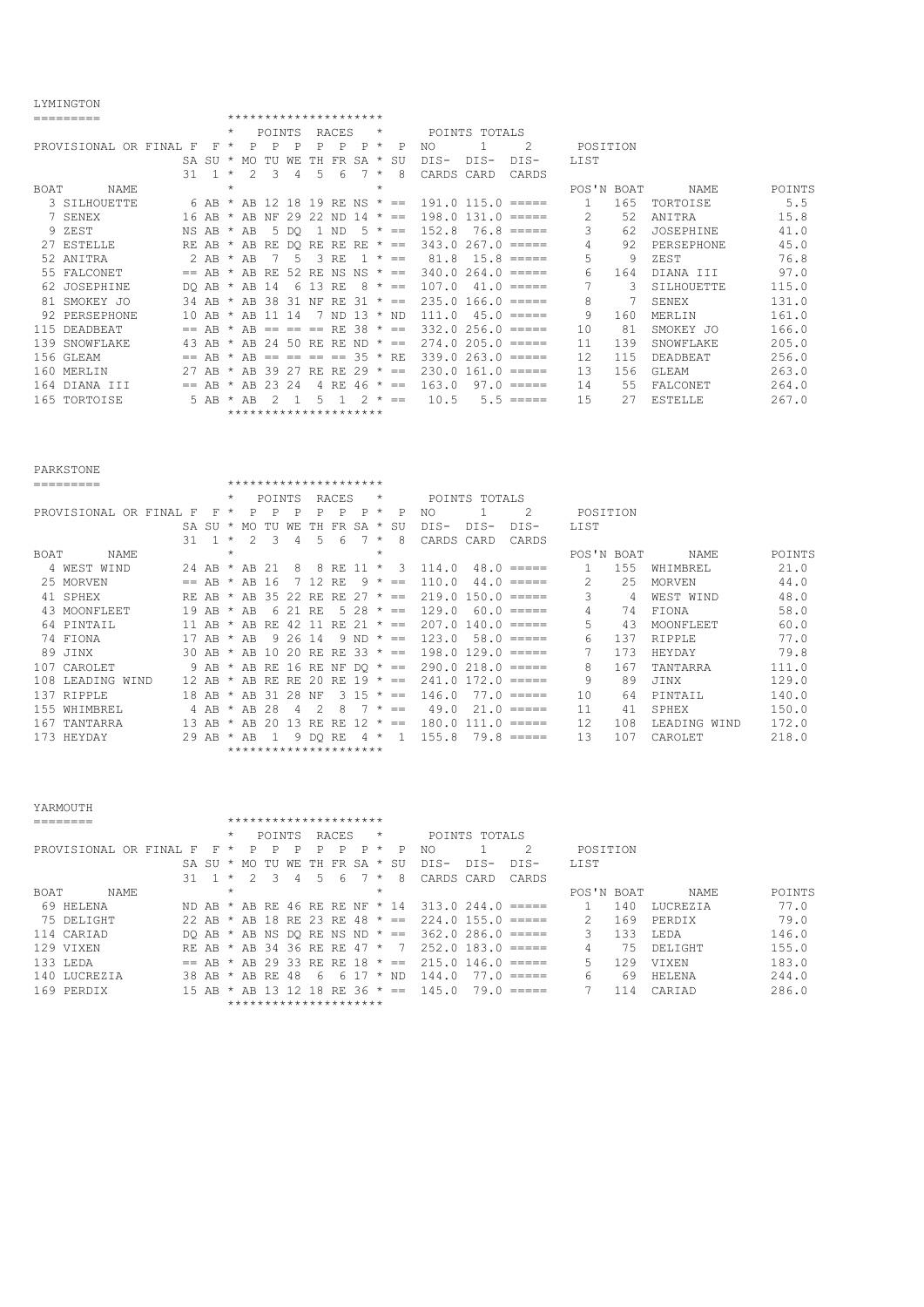|      | ===============                               |    |                                      |         |   |                         |   |   | *********************     |                          |         |                               |                                                  |               |                                                    |              |     |                      |        |
|------|-----------------------------------------------|----|--------------------------------------|---------|---|-------------------------|---|---|---------------------------|--------------------------|---------|-------------------------------|--------------------------------------------------|---------------|----------------------------------------------------|--------------|-----|----------------------|--------|
|      |                                               |    |                                      | $\star$ |   |                         |   |   | POINTS RACES              |                          | $\star$ |                               |                                                  | POINTS TOTALS |                                                    |              |     |                      |        |
|      | PROVISIONAL OR FINAL F F * P P P P P P * P NO |    |                                      |         |   |                         |   |   |                           |                          |         |                               |                                                  | $\mathbf{1}$  | 2                                                  | POSITION     |     |                      |        |
|      |                                               |    | SA SU * MO TU WE TH FR SA * SU       |         |   |                         |   |   |                           |                          |         |                               | DIS- DIS-                                        |               | DIS-                                               | LIST         |     |                      |        |
|      |                                               | 31 | $1 *$                                |         | 2 | $\overline{\mathbf{3}}$ | 4 | 5 | 6                         | $7 *$                    |         | 8                             | CARDS CARD                                       |               | CARDS                                              |              |     |                      |        |
| BOAT | NAME                                          |    |                                      | $\star$ |   |                         |   |   |                           |                          | $\star$ |                               |                                                  |               |                                                    | POS'N BOAT   |     | NAME                 | POINTS |
|      | 2 PALASSIE                                    |    | RE AB * AB 37 37 RE RE 49 * ==       |         |   |                         |   |   |                           |                          |         |                               | $258.0$ 189.0 =====                              |               |                                                    | $\mathbf{1}$ |     | 166 SWALLOW          | 13.0   |
|      | 9 ZEST                                        |    | NS AB * AB                           |         |   |                         |   |   | 5 DO 1 ND                 |                          |         | $5 * ==$                      | 152.8                                            |               | $76.8$ =====                                       | 2            | 103 | MINX                 | 43.0   |
|      | 13 MISCHIEF                                   |    | $==$ AB * AB $== == == NS NS$ * $==$ |         |   |                         |   |   |                           |                          |         |                               |                                                  |               | $380.0$ $304.0$ $====$                             | 3            | 74  | FIONA                | 58.0   |
|      | 17 XYLOTOX                                    |    | 28 AB * AB RE 49 RE RE 40 * 8        |         |   |                         |   |   |                           |                          |         |                               |                                                  |               | $291.0 222.0 == ==$                                | 4            | 88  | TING HOW             | 64.0   |
|      |                                               |    |                                      |         |   |                         |   |   |                           |                          |         |                               |                                                  |               |                                                    |              |     |                      |        |
|      | 20 PUFFIN                                     |    |                                      |         |   |                         |   |   |                           |                          |         |                               |                                                  |               | 42 AB * AB 26 53 NF RE 41 * 11 255.0 186.0 =====   | 5            | 9   | ZEST                 | 76.8   |
|      | 27 ESTELLE                                    |    | RE AB * AB RE DO RE RE RE * ==       |         |   |                         |   |   |                           |                          |         |                               | $343.0267.0 == ==$                               |               |                                                    | 6            | 137 | RIPPLE               | 77.0   |
|      | 32 IBEX                                       |    |                                      |         |   |                         |   |   |                           |                          |         |                               |                                                  |               | 44 AB * AB RE 54 == ND NS * == 339.0 263.0 =====   | $6=$         | 140 | LUCREZIA             | 77.0   |
|      | 33 CLAIRE DE LUN                              |    |                                      |         |   |                         |   |   |                           |                          |         |                               | 32 AB * AB 40 == == NS 45 * == 313.0 237.0 ===== |               |                                                    | 8            | 169 | PERDIX               | 79.0   |
|      | 37 ARIEL                                      |    |                                      |         |   |                         |   |   |                           |                          |         |                               | RE AB * AB 26 RE RE NS 34 * == 274.0 198.0 ===== |               |                                                    | 9            | 173 | HEYDAY               | 79.8   |
|      | 39 GONE AWAY                                  |    |                                      |         |   |                         |   |   |                           |                          |         |                               |                                                  |               | NS AB * AB RE 45 RE RE 54 * == 301.0 232.0 =====   | 10           | 89  | JINX                 | 129.0  |
|      | 41 SPHEX                                      |    | RE AB * AB 35 22 RE RE 27 * ==       |         |   |                         |   |   |                           |                          |         |                               | $219.0$ 150.0 =====                              |               |                                                    | 11           | 64  | PINTAIL              | 140.0  |
|      | 47 SIROCCO                                    |    |                                      |         |   |                         |   |   |                           |                          |         |                               | 33 AB * AB 32 44 RE RE NS * == 287.0 211.0 ===== |               |                                                    | 12           | 41  | SPHEX                | 150.0  |
|      | 53 QUEST                                      |    |                                      |         |   |                         |   |   |                           |                          |         |                               | 35 AB * AB RE 58 RE RE RE * == 325.0 256.0 ===== |               |                                                    | 13           | 78  | OWAISSA              | 153.0  |
|      | 54 LARK                                       |    | 20 AB * AB RE RE NF ND NS * 6        |         |   |                         |   |   |                           |                          |         |                               |                                                  |               | $347.0271.0 == ==$                                 | $13=$        | 152 | BEAVER               | 153.0  |
|      | 55 FALCONET                                   |    | $==$ AB * AB RE 52 RE NS NS * ==     |         |   |                         |   |   |                           |                          |         |                               | $340.0264.0 == ==$                               |               |                                                    | 15           | 75  | DELIGHT              | 155.0  |
|      | 64 PINTAIL                                    |    |                                      |         |   |                         |   |   |                           |                          |         |                               | 11 AB * AB RE 42 11 RE 21 * == 207.0 140.0 ===== |               |                                                    | 16           | 99  | LYNX                 | 157.0  |
|      | 69 HELENA                                     |    | ND AB $*$ AB RE 46 RE RE NF $*$ 14   |         |   |                         |   |   |                           |                          |         |                               | $313.0244.0 == ==$                               |               |                                                    | 17           | 160 | MERLIN               | 161.0  |
|      | 71 WENDA                                      |    | 21 AB * AB NF 34 NF RE 20 * 13       |         |   |                         |   |   |                           |                          |         |                               |                                                  |               | $256.0$ 187.0 $====$                               | 18           | 81  | SMOKEY JO            | 166.0  |
|      | 74 FIONA                                      |    | 17 AB $\star$ AB                     |         |   | 9 26 14                 |   |   |                           | $9 \text{ ND } \star ==$ |         |                               | $123.0$ 58.0 $====$                              |               |                                                    | 19           | 108 | LEADING WIND         | 172.0  |
|      |                                               |    |                                      |         |   |                         |   |   |                           |                          |         |                               | 22 AB * AB 18 RE 23 RE 48 * == 224.0 155.0 ===== |               |                                                    |              |     |                      |        |
|      | 75 DELIGHT                                    |    |                                      |         |   |                         |   |   |                           |                          |         |                               |                                                  |               |                                                    | 20           | 134 | WHISPER              | 181.0  |
|      | 78 OWAISSA                                    |    |                                      |         |   |                         |   |   |                           |                          |         |                               | 23 AB * AB 36 25 RE RE 26 * == 222.0 153.0 ===== |               |                                                    | 21           | 129 | VIXEN                | 183.0  |
|      | 79 SNOOKS                                     |    | 39 AB * AB == 57 NF == 52 * 15       |         |   |                         |   |   |                           |                          |         |                               |                                                  |               | $330.0$ $254.0$ $====$                             | 22           | 91  | ASTRALITA            | 184.0  |
|      | 81 SMOKEY JO                                  |    | 34 AB * AB 38 31 NF RE 31 * ==       |         |   |                         |   |   |                           |                          |         |                               |                                                  |               | $235.0$ 166.0 =====                                | $22 =$       | 151 | XANADU               | 184.0  |
|      | 88 TING HOW                                   |    | NS AB * AB                           |         |   |                         |   |   | $3 \t30 \t21 \t10 == * 5$ |                          |         |                               | $140.0 \quad 64.0 \quad == ==$                   |               |                                                    | 24           | 20  | PUFFIN               | 186.0  |
|      | 89 JINX                                       |    | 30 AB * AB 10 20 RE RE 33 * ==       |         |   |                         |   |   |                           |                          |         |                               | $198.0$ 129.0 =====                              |               |                                                    | 25           | 71  | WENDA                | 187.0  |
|      | 91 ASTRALITA                                  |    | 37 AB * AB 27 40 RE RE 51 * ==       |         |   |                         |   |   |                           |                          |         |                               |                                                  |               | $253.0$ 184.0 $====$                               | 26           | 2   | PALASSIE             | 189.0  |
|      | 99 LYNX                                       |    |                                      |         |   |                         |   |   |                           |                          |         |                               | 25 AB * AB 22 32 RE RE 37 * == 226.0 157.0 ===== |               |                                                    | 27           | 154 | DROVER               | 196.0  |
|      | 103 MINX                                      |    | 14 AB * AB 15 19 15                  |         |   |                         |   |   |                           | $7\quad 6\quad * =$      |         |                               |                                                  |               | $62.0 \quad 43.0 \quad == ==$                      | 28           | 37  | ARIEL                | 198.0  |
|      | 107 CAROLET                                   |    |                                      |         |   |                         |   |   |                           |                          |         |                               | 9 AB * AB RE 16 RE NF DO * == 290.0 218.0 =====  |               |                                                    | 29           | 139 | SNOWFLAKE            | 205.0  |
|      | 108 LEADING WIND                              |    |                                      |         |   |                         |   |   |                           |                          |         |                               | 12 AB * AB RE RE 20 RE 19 * == 241.0 172.0 ===== |               |                                                    | 30           | 47  | SIROCCO              | 211.0  |
|      | 111 ANNABEL                                   |    |                                      |         |   |                         |   |   |                           |                          |         |                               | NS AB * AB RE DO RE RE 39 * 10 317.0 241.0 ===== |               |                                                    | 31           | 174 | XANTHIPPE            | 212.0  |
|      | 114 CARIAD                                    |    |                                      |         |   |                         |   |   |                           |                          |         |                               | DO AB * AB NS DO RE NS ND * == 362.0 286.0 ===== |               |                                                    | 32           | 107 | CAROLET              | 218.0  |
|      | 115 DEADBEAT                                  |    | $==$ AB * AB $== == ==$ RE 38 * $==$ |         |   |                         |   |   |                           |                          |         |                               |                                                  |               | $332.0256.0 == ==$                                 | 33           | 17  | XYLOTOX              | 222.0  |
|      | 129 VIXEN                                     |    |                                      |         |   |                         |   |   |                           |                          |         | RE AB * AB 34 36 RE RE 47 * 7 |                                                  |               | $252.0$ 183.0 $====$                               | 34           | 39  |                      | 232.0  |
|      |                                               |    |                                      |         |   |                         |   |   |                           |                          |         |                               |                                                  |               |                                                    |              |     | GONE AWAY            |        |
|      | 134 WHISPER                                   |    | RE AB * AB NS 11 RE NS 25 * ==       |         |   |                         |   |   |                           |                          |         |                               |                                                  |               | $257.0$ 181.0 $====$                               | $34 =$       | 175 | XENON                | 232.0  |
|      | 137 RIPPLE                                    |    | 18 AB * AB 31 28 NF                  |         |   |                         |   |   |                           |                          |         | $3\ 15 \ * \ =$               | $146.0$ 77.0 $====$                              |               |                                                    | 36           | 179 | ZENOBIA              | 233.0  |
|      | 139 SNOWFLAKE                                 |    |                                      |         |   |                         |   |   |                           |                          |         |                               |                                                  |               | 43 AB * AB 24 50 RE RE ND * == 274.0 205.0 =====   | 37           | 33  | CLAIRE DE LUNE       | 237.0  |
|      | 140 LUCREZIA                                  |    | 38 AB * AB RE 48 6                   |         |   |                         |   |   | 6 17 * ND                 |                          |         |                               | 144.0                                            |               | $77.0$ =====                                       | 38           | 111 | ANNABEL              | 241.0  |
|      | 146 CAPRICE                                   |    | $==$ AB * AB == == == == NS * ND     |         |   |                         |   |   |                           |                          |         |                               | $380.0$ $304.0$ $====$                           |               |                                                    | 39           | 150 | PEPPER               | 242.0  |
|      | 147 BAABROD                                   |    |                                      |         |   |                         |   |   |                           |                          |         |                               | 41 AB * AB NS == NF RE NS * == 363.0 287.0 ===== |               |                                                    | 40           | 69  | HELENA               | 244.0  |
|      | 150 PEPPER                                    |    |                                      |         |   |                         |   |   |                           |                          |         |                               |                                                  |               | RE AB * AB RE 56 RE RE 53 * == 311.0 242.0 =====   | 41           | 79  | SNOOKS               | 254.0  |
|      | 151 XANADU                                    |    |                                      |         |   |                         |   |   |                           |                          |         |                               |                                                  |               | $==$ AB * AB 33 41 RE RE 44 * == 253.0 184.0 ===== | 42           | 53  | OUEST                | 256.0  |
|      | 152 BEAVER                                    |    |                                      |         |   |                         |   |   |                           |                          |         |                               |                                                  |               | RE AB * AB 17 38 RE RE 32 * == 222.0 153.0 =====   | $42 -$       | 115 | DEADBEAT             | 256.0  |
|      | 154 DROVER                                    |    |                                      |         |   |                         |   |   |                           |                          |         |                               |                                                  |               | 39 AB * AB RE 39 RE RE 24 * == 265.0 196.0 =====   | 44           |     | 168 PARTNERSHIP      | 257.0  |
|      | 160 MERLIN                                    |    |                                      |         |   |                         |   |   |                           |                          |         |                               |                                                  |               | 27 AB * AB 39 27 RE RE 29 * == 230.0 161.0 =====   | 45           |     | 32 IBEX              | 263.0  |
|      | 166 SWALLOW                                   |    |                                      |         |   |                         |   |   |                           |                          |         |                               |                                                  |               | 8 AB * AB 4 2 16 4 3 * 2 29.0 13.0 =====           | 46           |     | 55 FALCONET          | 264.0  |
|      | 168 PARTNERSHIP                               |    |                                      |         |   |                         |   |   |                           |                          |         |                               |                                                  |               | NS AB * AB RE 59 NF RE RE * == 326.0 257.0 =====   | 47           | 27  | ESTELLE              | 267.0  |
|      |                                               |    |                                      |         |   |                         |   |   |                           |                          |         |                               |                                                  |               |                                                    | 48           |     |                      |        |
|      | 169 PERDIX                                    |    |                                      |         |   |                         |   |   |                           |                          |         |                               |                                                  |               | 15 AB * AB 13 12 18 RE 36 * == 145.0 79.0 =====    |              |     | 54 LARK              | 271.0  |
|      | 173 HEYDAY                                    |    |                                      |         |   |                         |   |   |                           |                          |         |                               |                                                  |               | 29 AB * AB 1 9 DQ RE 4 * 1 155.8 79.8 =====        | 49           | 180 | SANS PEUR VIII 276.0 |        |
|      | 174 XANTHIPPE                                 |    |                                      |         |   |                         |   |   |                           |                          |         |                               |                                                  |               | NS AB * AB RE == NF RE 10 * == 288.0 212.0 =====   | 50           |     | 114 CARIAD           | 286.0  |
|      | 175 XENON                                     |    |                                      |         |   |                         |   |   |                           |                          |         |                               |                                                  |               | ND AB * AB RE DQ RE RE 30 * == 308.0 232.0 =====   | 51           |     | 147 BAABROD          | 287.0  |
|      | 179 ZENOBIA                                   |    |                                      |         |   |                         |   |   |                           |                          |         |                               |                                                  |               | RE AB * AB RE 35 NF RE RE * == $302.0233.0$ =====  | 52           |     | 13 MISCHIEF          | 304.0  |
|      | 180 SANS PEUR VII                             |    |                                      |         |   |                         |   |   |                           |                          |         |                               |                                                  |               | NS AB * AB NS 55 RE NS NS * 17 352.0 276.0 =====   |              |     | 52= 146 CAPRICE      | 304.0  |
|      |                                               |    |                                      |         |   |                         |   |   | *********************     |                          |         |                               |                                                  |               |                                                    |              |     |                      |        |

LIFEBOAT SPOONS